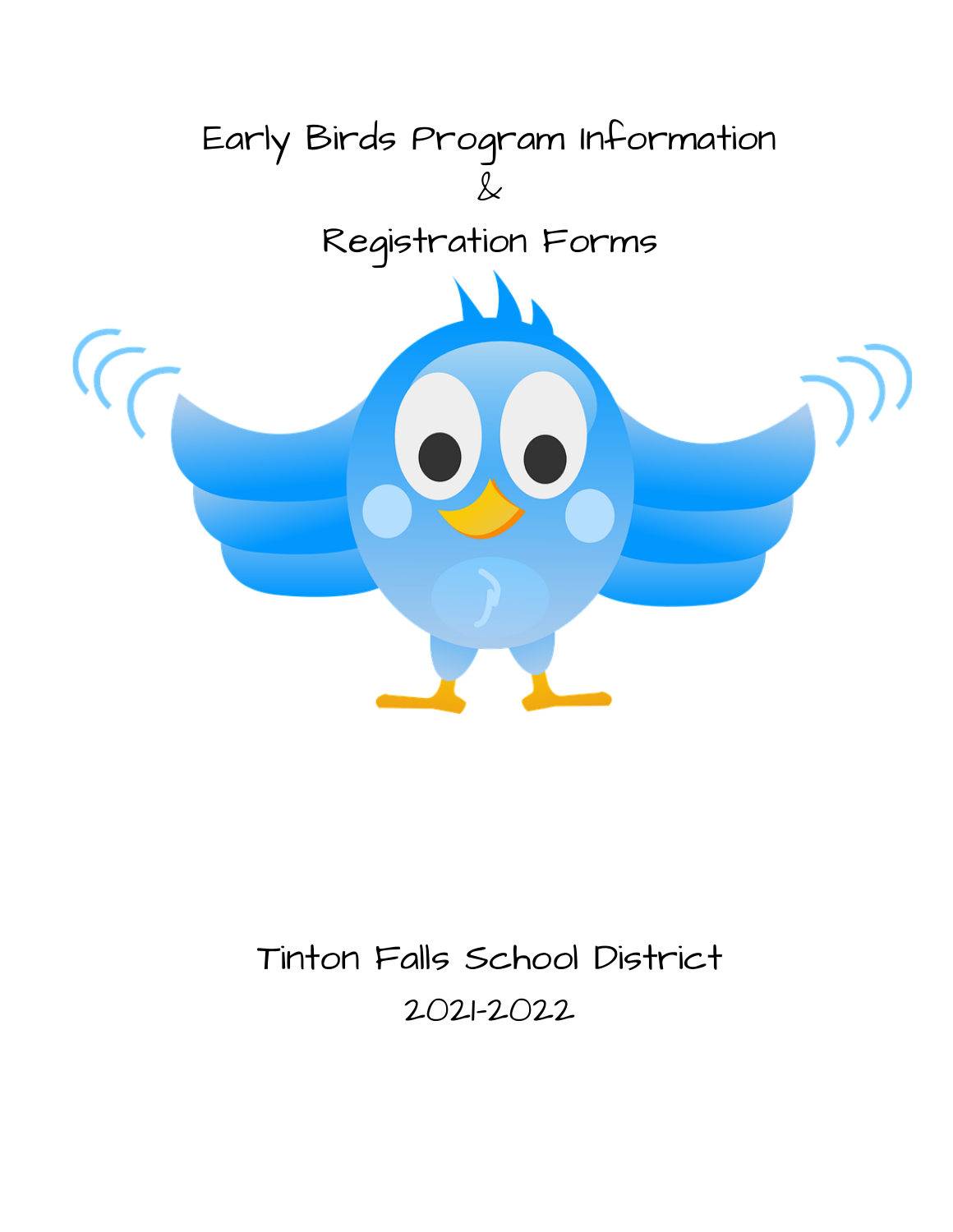### THE TINTON FALLS SCHOOL DISTRICT EARLY BIRDS BEFORE-SCHOOL PROGRAM 658 TINTON AVENUE TINTON FALLS, NJ 07724 732-233-9114 FAX 732-542-1158 http://tfs.k12.nj.us

Lisa Goldey Vin Daniels Superintendent of Schools **Business Administrator/Board Secretary** and Secretary and Secretary and Secretary and Secretary and Secretary and Secretary and Secretary and Secretary and Secretary and Secretary and Secretary a

Dear Parents/Guardians:

Welcome to Early Birds in Tinton Falls, grades K-5. We are looking forward to our 2021-2022 before-school care program, which will begin on Wednesday**, September 8, 2021 at 7:00 A.M.** Attached is the Early Birds program and registration information. A calendar indicating all days and times that the program is in session is also included. Please carefully review all information before signing the Parent Assurance Statement/ Student Registration form at the end of this packet.

Teacher coordinators operate the program each day at MFA\* and SRS\*. Assistants are assigned to work with them each morning. We also have approved teacher/staff members as well as guest teachers from the district to assist with the program as necessary. The program is available at both schools as long as sufficient student enrollment is met.

### **Registration Procedure:**

- 1. **Complete, sign and return Parent Assurance Statement/Student Registration forms.**
- 2. **Include a two-month tuition payment at the time of registration** by August 19th (September and June tuition see "Tuition Guidelines") in order to have your child begin the program on September 8th. **Students registered after August 19th, will not be able to begin the program until the week of September 14th .**
- ❖ **Registration for the 2021/2022 school year begins July 6, 2021.**
- ❖ **Registrations must be brought to the following address:**

Tinton Falls Board of Education

658 Tinton Avenue

Tinton Falls, New Jersey 07724

❖ **Parents may not mail or send the registration/tuition to school with children.**

Parents may enroll children throughout the year. A minimum of **forty-eight hours notice** is required to begin Early Birds.

Should you have any questions about the program, please contact Patty Caruso at pcaruso@tfschools.org or 732-233-9114.

Very truly yours,

Lisa Goldey Superintendent of Schools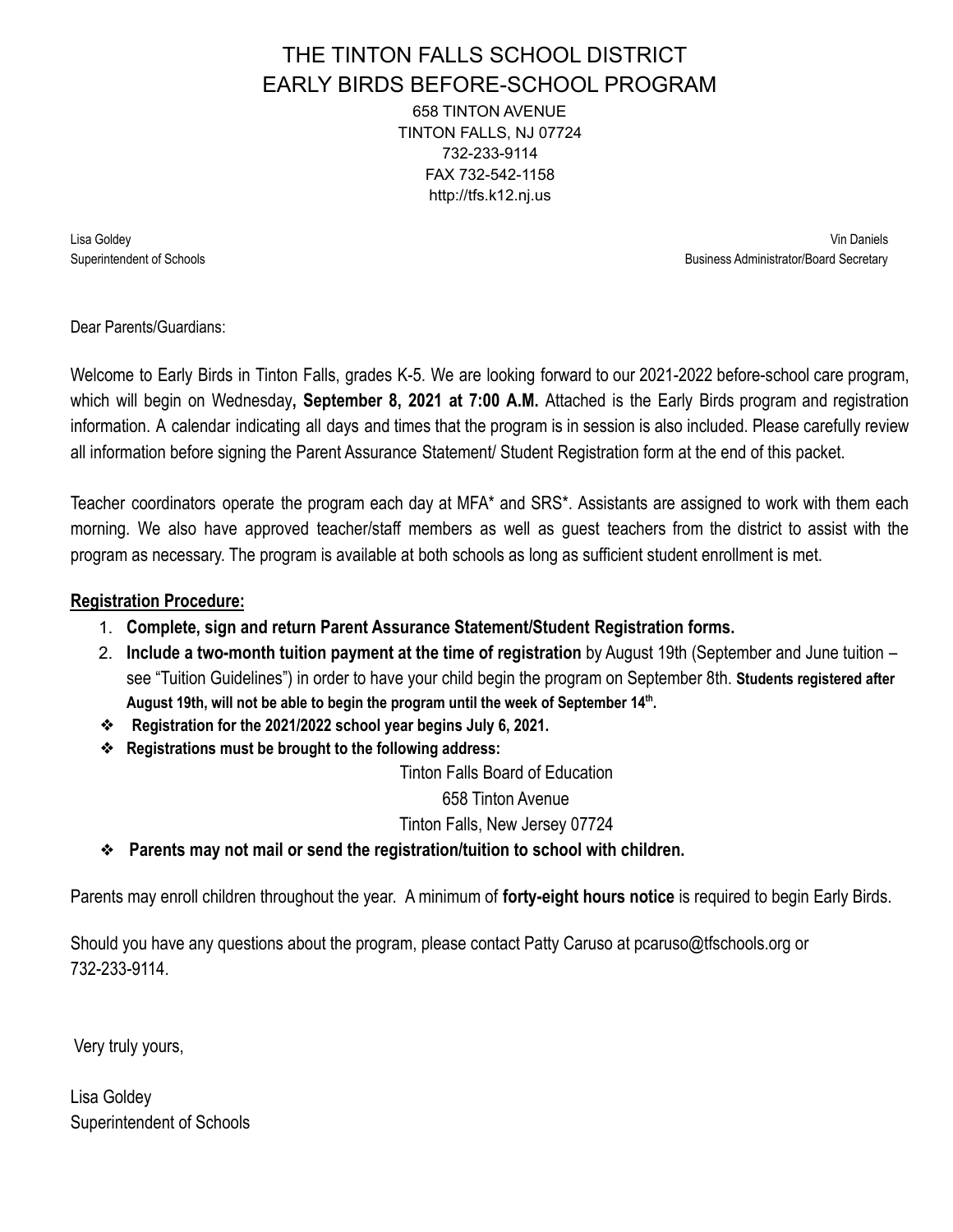#### **K-5 PROGRAM GUIDELINES**

#### **Early Birds operates daily from 7:00 A.M. until 8:20 A.M.**

#### **\*\*For the safety of everyone, the Time + Program will follow NJDOH, NJDOE and CDC guidance\*\***

1. A telephone number to contact the program coordinator will be provided at the beginning of the school year.

2. Children enrolled in Early Birds must be escorted into the building by a parent and signed in with the coordinator.

3 When your child will not be in Early Birds for any reason, please be sure to inform the coordinator either the day before or the same morning of the absence. Advanced notification must be in writing.

4. Please notify Early Birds coordinators when any registration information changes during the year (i.e. changes in address, home/work telephone numbers, emergency contacts, etc.). All changes must be made in person. Notes reflecting changes will not be accepted.

5. Both the school calendar and the Early Birds calendar are included in the registration packet. Please note the school days/vacations when Early Birds will/will not operate.

6.Breakfast will not be provided; however children may bring in a simple breakfast that does not require heating. **Early Birds is a "nut-free" facility; therefore**, **please refrain from sending in anything containing nuts.**

7. Early Birds does not encourage children to bring personal items/toys and will not be responsible for any loss or damage.

8. Teachers may not administer medications to children. Please include any allergies/medical needs your child has on the Parent Assurance Statement.

#### 9. **In the event of a delayed opening due to inclement weather, Early Birds will be cancelled.**



#### **ACTIVITY DESIGN**

Children will participate weekly in:

- $\star$  Recreational play
- $\star$  Technology lab time
- $\star$  Arts and crafts/holiday projects
- $\star$  Outside play

Should any child engage in any **inappropriate behavior**, parents will be informed. Coordinators are responsible for the safety of all children. Should a coordinator need to temporarily remove a child from attending, 24-hour notice will be given to the parent. Repeated inappropriate behavior will result in dismissal from Early Birds for the remainder of the year. If a child is dismissed from the program due to inappropriate behavior more than once, he/she will be indefinitely prohibited from returning to the Early Birds program in the future.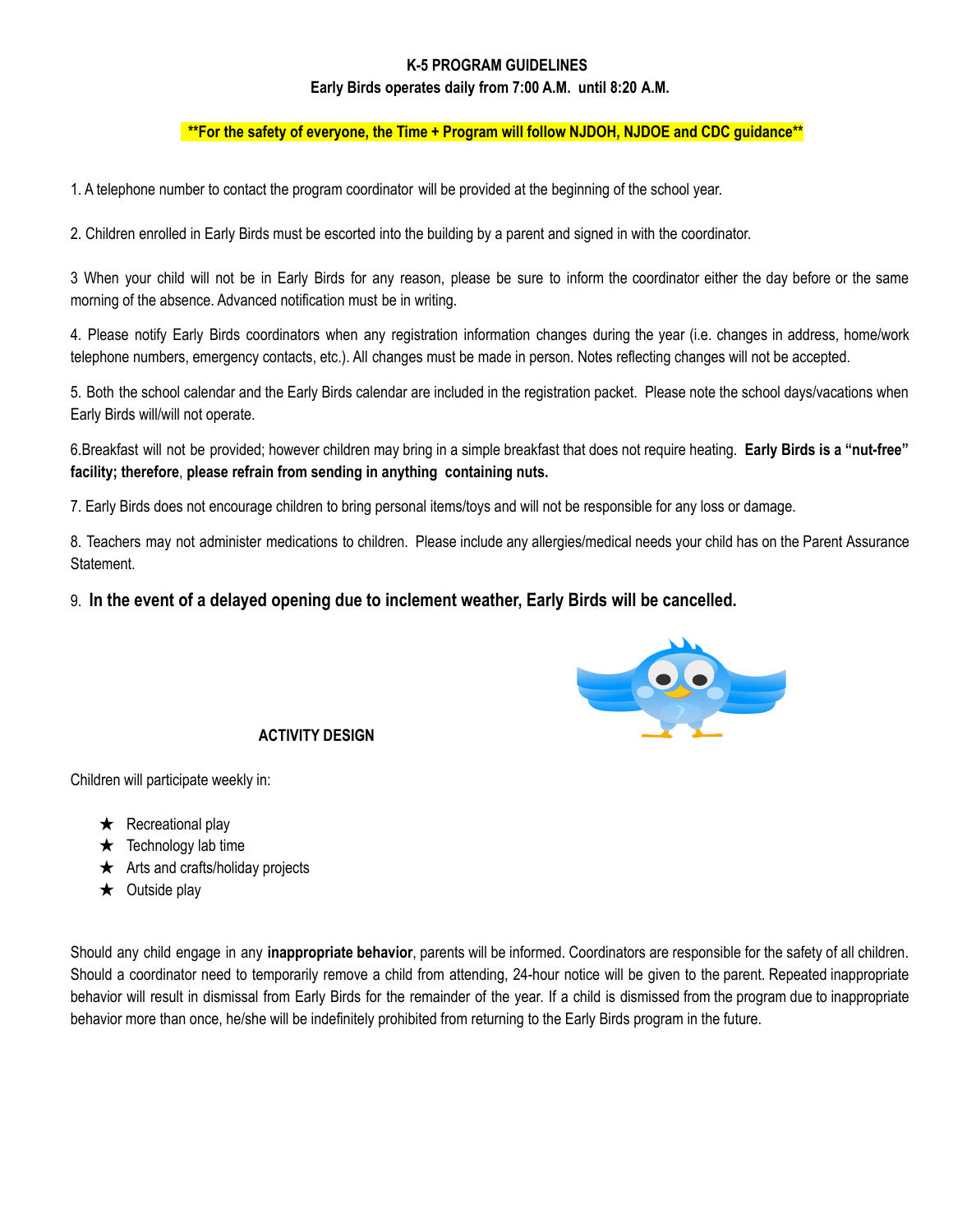### EARLY BIRDS TUITION GUIDELINES

REGISTRATION requires an initial payment of two months\* (September & June). Payments can be made monthly, quarterly in advance, or for the full year in advance. Parents paying for the entire year in September will receive a 5% discount. *Registrations occurring during the school year will require a minimum of 48 hours notice.*

TUITION is a yearly amount payable in monthly installments. Monthly payments are calculated by dividing the yearly amount equally by the ten school months. Tuition does not include holidays or school vacations when Early Birds is not in session.

PAYMENTS are due in the Business Office on the first day of each month. Payments may be made in the form of cash, money *order, check, or via PaySchools Central. Please make checks payable to: Tinton Falls Board of Education.* Mail payments to: Time +, Tinton Falls Board of Education, 658 Tinton Avenue, Tinton Falls, NJ 07724. Please *include your child's name and month that the tuition is for on the memo portion of your check.*

Please be advised that Early Birds does not prepare monthly or yearly statements for tax purposes. If you require a receipt for your tuition payments, please send a prepared receipt requiring just a signature, along with a self-addressed stamped **envelope.**

LATE NOTICES from the Business Office will be sent if tuition is not paid by the 5<sup>th</sup> of the month. Should a reminder be sent, a \$15.00 late fee will be assessed. Dismissal from Early Birds will occur when your tuition is in arrears for more than one month. Continuous delinquent payments will result in removal from the before-school care program for the current year **and/or jeopardize enrollment for the following year.**

**EXTRA DAYS** are incurred only by parents registering for the 4 day a week program or less. Occasionally your child may need to attend Early Birds on an unscheduled day. There will be no charge if you switch one of your scheduled days for an unscheduled day within the same week. An extra day charge (your per day rate) will be incurred if your child attends his/her regularly scheduled days plus an unscheduled day in the same week. Days your child is absent from Early Birds cannot be **accumulated for future use.**

EMERGENCY DAYS are available for students who are not enrolled in the Early Birds program for a fee of \$20.00. The Parent Assurance Statement and payment must be submitted to The Business Office a minimum of 24 hours before the emergency **day is needed.**

CHANGES made to your original Early Birds schedule are required to be in writing 48 hours prior to the change. The Early Bird coordinators and the Business Office require written notification. Two changes will be permitted. Afterwards, a \$10.00 **fee will be assessed for each subsequent change. Flexible schedules cannot be accommodated.**

WITHDRAWAL from the program is required to be in writing 48 hours prior to the child's last day. The Early Bird coordinators, your child's homeroom teacher and the Business Office must be notified. Upon receiving written notice in the Business Office, the Early Birds account will be updated then closed. Any remaining balance will be due immediately. Failure to provide Early Birds with 48 hours notice will result in a \$25.00 penalty either being added to your remaining balance or **billed directly to you.**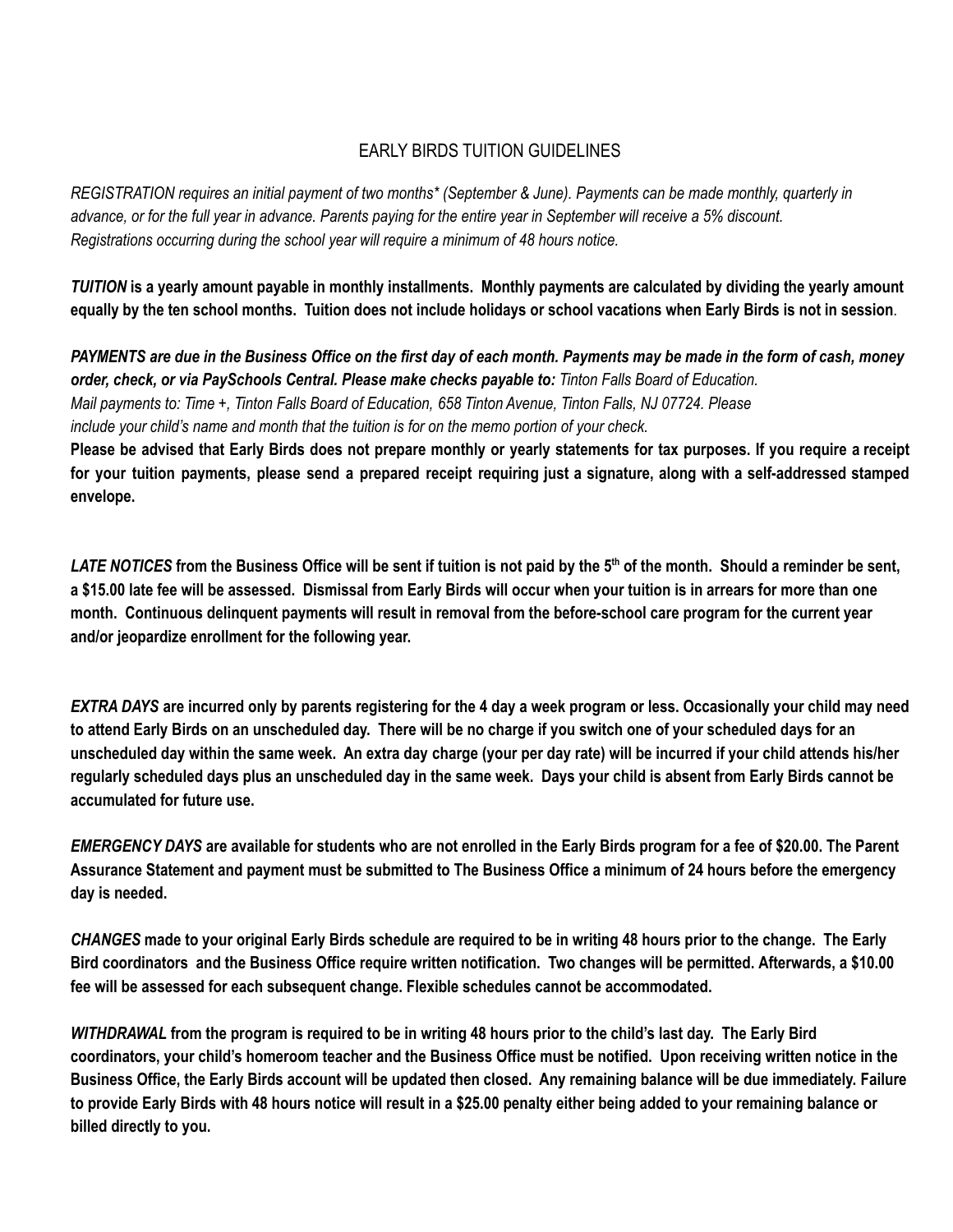### Monthly Tuition Payment Schedule/Rates

| # of Days/Week | # of Children         | <b>Annual Tuition</b> | <b>Monthly Tuition</b> |
|----------------|-----------------------|-----------------------|------------------------|
| 5 days         | 1st Child             | \$1100                | \$110                  |
| 5 days         | 2 <sup>nd</sup> Child | \$1000                | \$100                  |
|                |                       |                       |                        |
| 4 days         | 1st Child             | \$1000                | \$100                  |
| 4 days         | 2 <sup>nd</sup> Child | \$900                 | \$90                   |
|                |                       |                       |                        |
| 3 days         | 1st Child             | \$900                 | \$90                   |
| 3 days         | 2 <sup>nd</sup> Child | \$800                 | \$80                   |
|                |                       |                       |                        |
| 2 days         | 1st Child             | \$800                 | \$80                   |
| 2 days         | 2 <sup>nd</sup> Child | \$700                 | \$70                   |
|                |                       |                       |                        |
| 1 day          | 1st Child             | \$700                 | \$70                   |
| 1 day          | 2 <sup>nd</sup> Child | \$600                 | \$60                   |

- → Payments may be made at the Tinton Falls Board of Education office or via PaySchools. PaySchools information can be accessed here: [www.payschoolscentral.com](http://www.payschoolscentral.com/)
- → If paying at the Tinton Falls Board of Education office, please be sure to make checks payable to the Tinton Falls Board of Education and include your child's name and the tuition month in the memo portion of the check.

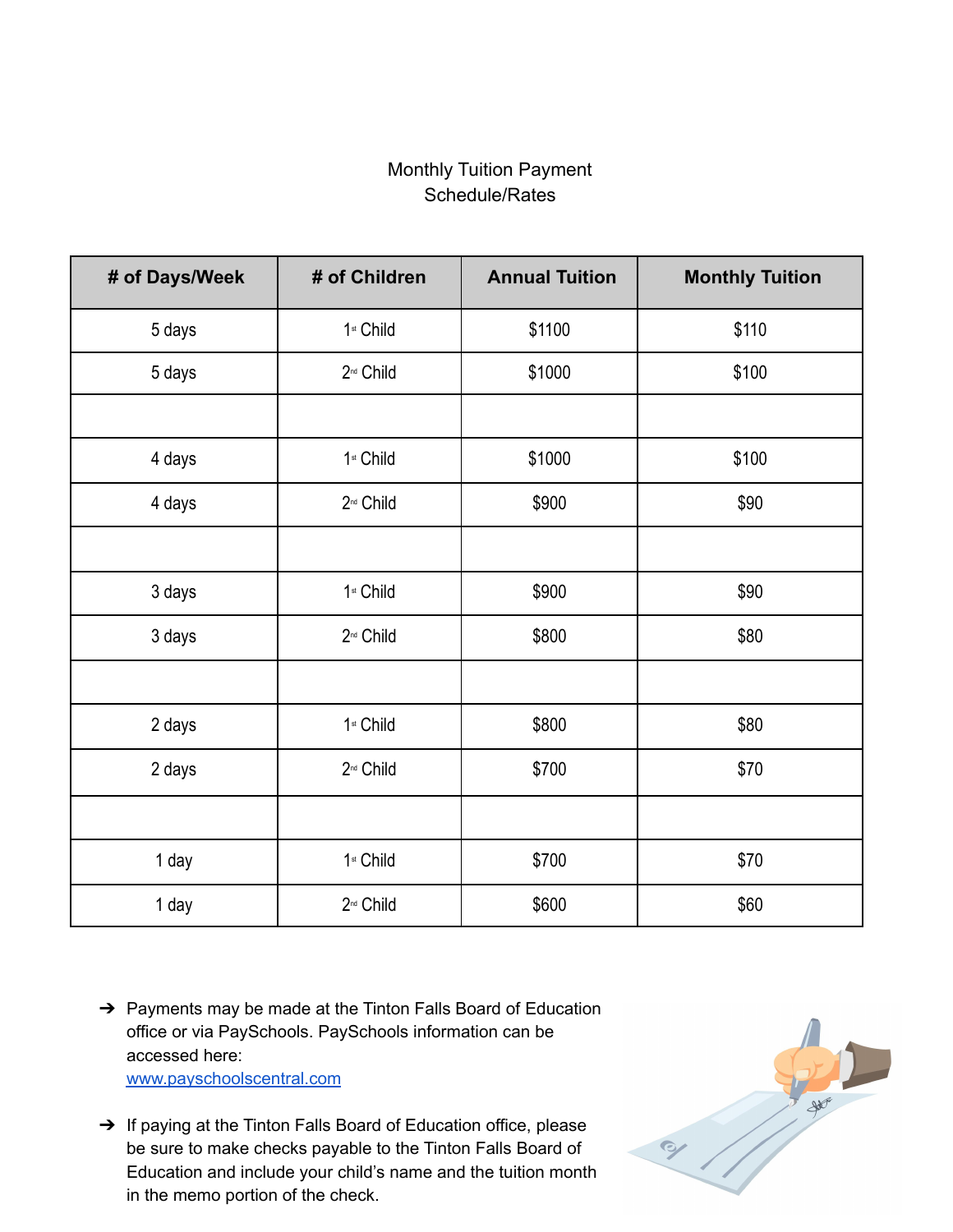## Early Birds 2021-2022

| September 8, 2021                       | <b>EARLY BIRDS BEGINS</b> | <b>First Day for Students</b>                                          |
|-----------------------------------------|---------------------------|------------------------------------------------------------------------|
| September 16, 2021                      | <b>EARLY BIRDS CLOSED</b> | <b>SCHOOLS CLOSED - YOM KIPPUR</b>                                     |
| October 11, 2021                        | <b>EARLY BIRDS CLOSED</b> | <b>SCHOOLS CLOSED - COLUMBUS DAY/</b><br><b>Staff Professional Day</b> |
| November 4, 2021<br>November 5, 2021    | <b>EARLY BIRDS CLOSED</b> | <b>SCHOOLS CLOSED - NJEA CONVENTION</b>                                |
| November 25, 2021<br>November 26, 2021  | <b>EARLY BIRDS CLOSED</b> | <b>SCHOOLS CLOSED - THANKSGIVING</b>                                   |
| December 24, 2021-<br>December 31, 2021 | <b>EARLY BIRDS CLOSED</b> | <b>SCHOOLS CLOSED - WINTER BREAK</b>                                   |
| January 17, 2022                        | <b>EARLY BIRDS CLOSED</b> | <b>SCHOOLS CLOSED - M.L. KING BIRTHDAY</b>                             |
| February 18, 2022                       | <b>EARLY BIRDS CLOSED</b> | <b>SCHOOLS CLOSED - Staff Professional Day</b>                         |
| February 21, 2022                       | <b>EARLY BIRDS CLOSED</b> | <b>SCHOOLS CLOSED - PRESIDENTS' DAY</b>                                |
| April 15, 2022 -<br>April 22, 2022      | <b>EARLY BIRDS CLOSED</b> | <b>SCHOOLS CLOSED - SPRING BREAK</b>                                   |
| May 27, 2022                            | <b>EARLY BIRDS CLOSED</b> | <b>SCHOOLS CLOSED - MEMORIAL DAY</b>                                   |
| June 21, 2022                           |                           | Last Day for Students                                                  |